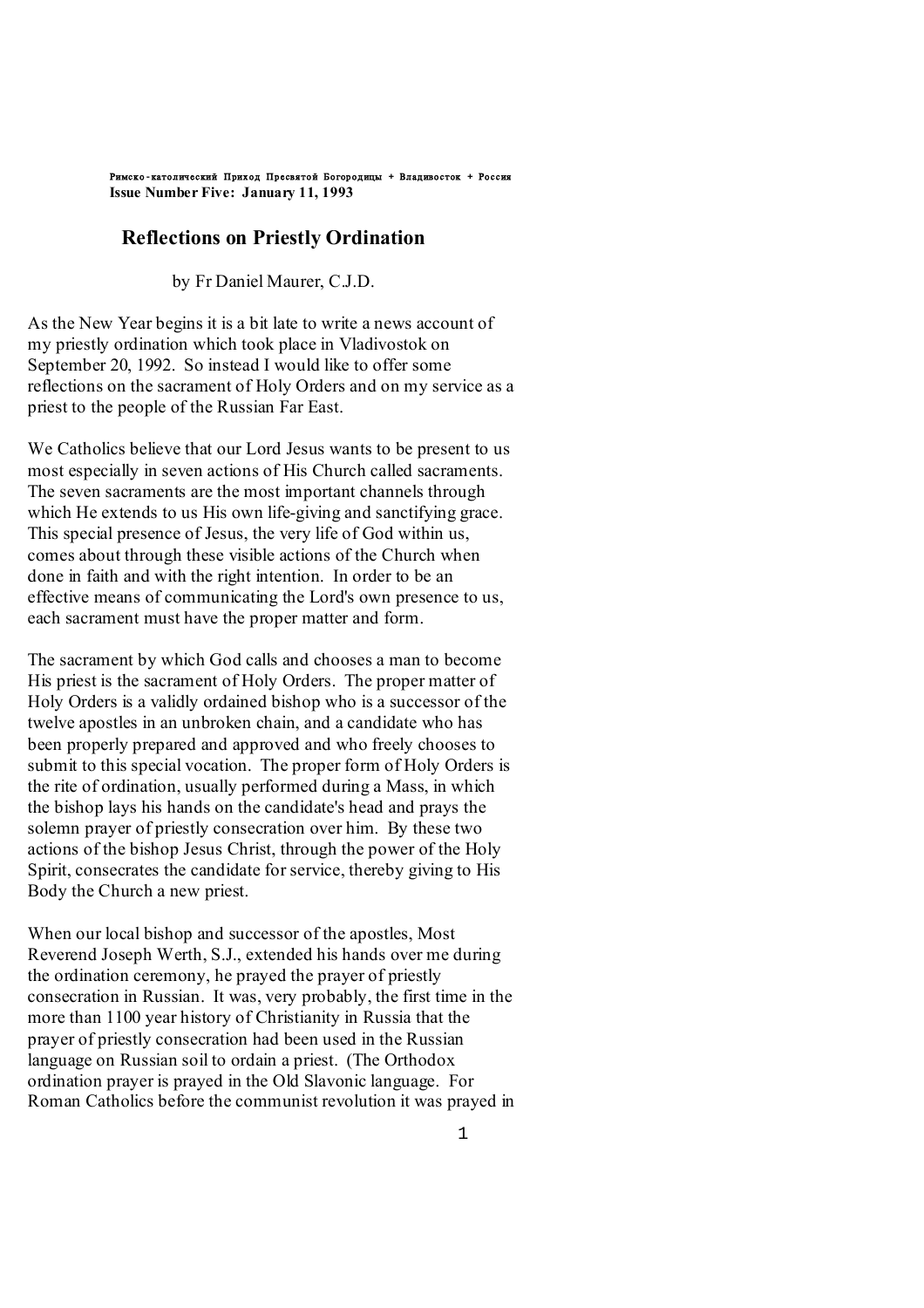Latin, and since then, besides my ordination, there had only been one other public Roman Catholic ordination in Russia, which was conducted in the German language.) Here is a part of the prayer in its English translation. As you read it, please pray it for me:

"Almighty Father... renew within this servant of yours the Spirit of holiness. As a co-worker with the order of bishops may he be faithful to the ministry that he receives from you, Lord God, and be to others a model of right conduct. May he be faithful in working with the order of bishops, so that the words of the Gospel may reach the ends of the earth, and the family of nations, made one in Christ, may become God's one, holy people..."

In this prayer the bishop asked God that the Spirit of holiness be renewed within me. I too pray for that fervently. I first received this same Spirit of God at my baptism on March 18, 1951 in Hart, Michigan. It was renewed and strengthened on the day of my confirmation in St Joseph, Michigan in 1962. It lapsed during the difficult years of the late 60's and early 70's when many members of my generation seemed to take a spiritual nose dive, but through the unexpected and merciful grace of God, it was renewed again in 1974 when I returned to faith in God and was reconciled to Him and His universal Catholic Church in the sacrament of Penance after an absence of five years. This same Spirit of holiness has been kept alive in me in subsequent years by daily attendance at Mass and reception of the Lord Jesus in Holy Communion.

My purpose in reviewing my own sacramental history is not to draw attention to myself, but to illustrate the point that each one of us has a personal relationship with God that is very real and very unique, that is, it is based on and expressed in our personal, historical life experiences, many of which we can actually give a specific date to. These experiences of God's presence shape our lives in very definite ways, and if we are attentive to them and faithful to His will which He expresses through them, we find ourselves living a wonderful, meaningful and loving adventure.

Being attentive to God's will led me early on to study for the priesthood and to become a member of the religious order of Canons Regular of the Holy Cross. Eventually it led me to transfer to the Canons Regular of Jesus the Lord and to the Russian Far East where the Catholic Church is reestablishing its ministry among the people of Vladivostok and the Primorya (Maritime) Region. The prayer of priestly consecration asks God "that the words of the Gospel may reach the ends of the earth..." It is a mystery of His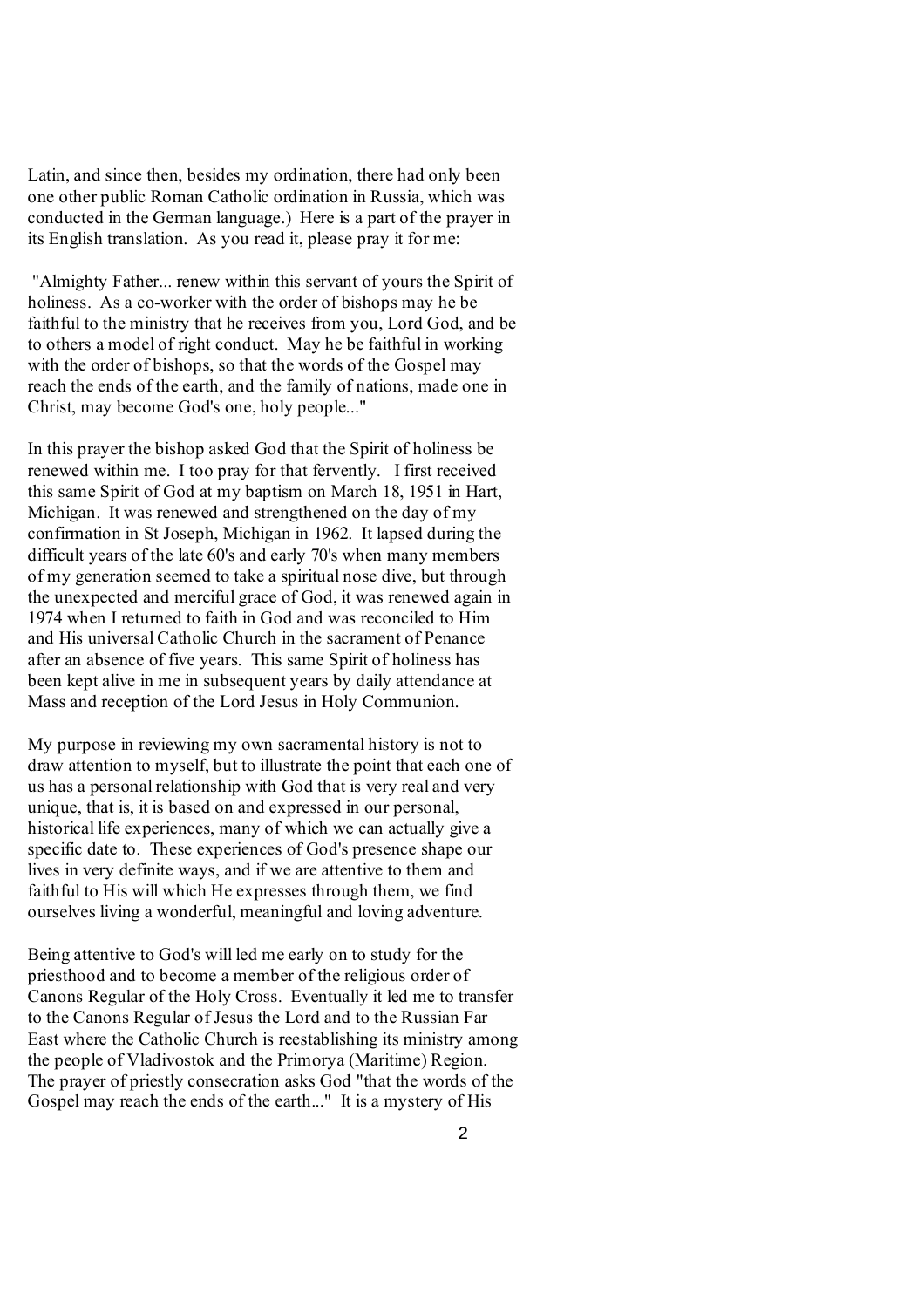love why the Lord ever chose me to help Him realize this goal, but if there was any doubt that I really am at the end of the earth, it was recently dispelled by no less a personage than Pope John Paul II.

In November Anastacia Potapenko, a young member of our parish was chosen to go to Rome as the Russian Far East delegate to a conference of CARITAS, the international Catholic relief agency. While there she had the privilege of speaking personally with the Holy Father. He asked her where she came from and she replied, "Vladivostok," which prompted the Holy Father to exclaim, "Vladivostok, the end of the earth!"

Though all Christians are called to spread the Gospel, I never planned to be a foreign missionary. And though I majored in East Asian Studies in college, I never planned to live in Russian Far East Asia. It must be God himself who led me here. I am happy to respond because the spiritual needs of our people are so great and because it gives me the opportunity to continue the wonderful adventure of my relationship with the Lord. And now it has given me the incomparable privilege of becoming His priest.

The specific task of the priest is to lead the Church in prayer, especially to offer again the Sacrifice of Christ on the Cross in the celebration of the Mass and to reconcile people to God through the sacrament of Penance by the forgiveness of their sins. The priest is also to be of service to God's people in whatever way his bishop or religious superior asks him. All priests take a solemn promise of obedience to their bishop or religious superior in whom they recognize God communicating His will for them. It is a source of immense joy for me that I was able to take this promise of obedience to Bishop Joseph Werth, and to become, in the words of the prayer of priestly consecration, his co-worker. He is truly a man in whom the presence of Jesus Christ shines forth. It is easy to experience in him the meaning of Jesus' words to His apostles in the Gospel of Matthew 10:40, "He who receives you receives me, and he who receives me receives him who sent me."

Bishop Werth's task of leading the faithful in the most extensive diocese in the world and with only about 25 priests compels me to redouble my efforts to learn Russian as quickly as possible so that I can truly be his co-worker and lighten his immense burden. I also pray every day and ask for your prayers for an increase in priestly and religious vocations in the Russian Far East. Whole cities of hundreds of thousands of people are without the services of any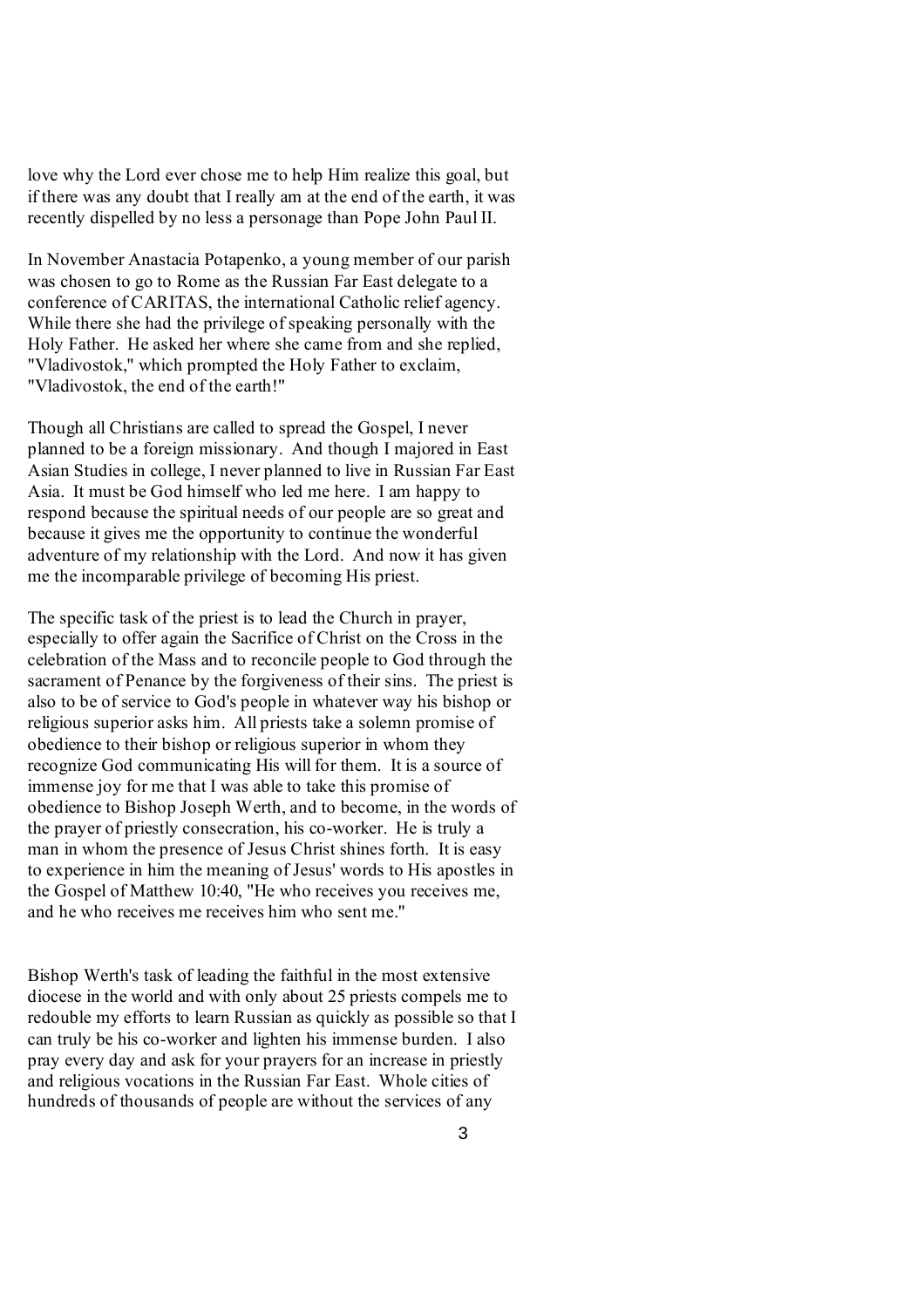priests, either Catholic or Orthodox. The spiritual needs of the people are truly unimaginable to most Americans who have grown up surrounded by many different religious institutions. If you are a young man reading this, please consider if the Lord might be calling you to respond to the great needs of His people and His Church in Russia by becoming a missionary priest, perhaps even a member of the Canons Regular of Jesus the Lord in Vladivostok.

The prayer of priestly consecration expresses one of my most fervent desires. It asks God to use the work of the priest so that "the family of nations, made one in Christ, may become God's one, holy people." Russia and the United States were divided by a bitter cold war for decades. Most people in the West have heard something of the unprecedented terror and repression that the communists used to enslave an entire people for generations. Eventually their ideology collapsed under its own weight, and the people of Russia now have an opportunity to experience some of the freedom and openness that we in the West have grown accustomed to. The peoples of what used to be two different worlds have the opportunity to experience the unity of friendship once again.

Let us pray with all our hearts that this greater unity in civil society may soon be extended to religion where the Church of Our Lord Jesus continues to be divided among Catholic, Orthodox and Protestant, and where in a sense, the cold war of division still simmers. Despite some recent problems between the Catholics and Orthodox in the Ukraine, our two apostolic Churches, united for the first thousand years of Christian history, are very close to one another in beliefs and the important traditions. We have the same bible and the same sacraments. We recognize the validity of each other's priesthood and Holy Eucharist. Many Orthodox also recognize that the Pope, as the Bishop of Rome and successor of St Peter, has a certain primacy of honor among all the bishops of the world. It is not too much to hope that soon, maybe even by the 2000th anniversary of the birth of our Savior, our two Churches will be united again around the table of the Lord at Mass. That will truly be a happy day.

Jesus the Lord promised that the gates of hell would not prevail against the Church built on the rock of Peter (Matthew 16:18). As Catholics we believe that the Pope, the successor of Peter, serves all Christians as the visible symbol of the unity of the Church in Christ our Head, and as the defender of the truths of the faith. If we remain united to Peter's successor, we are assured by Christ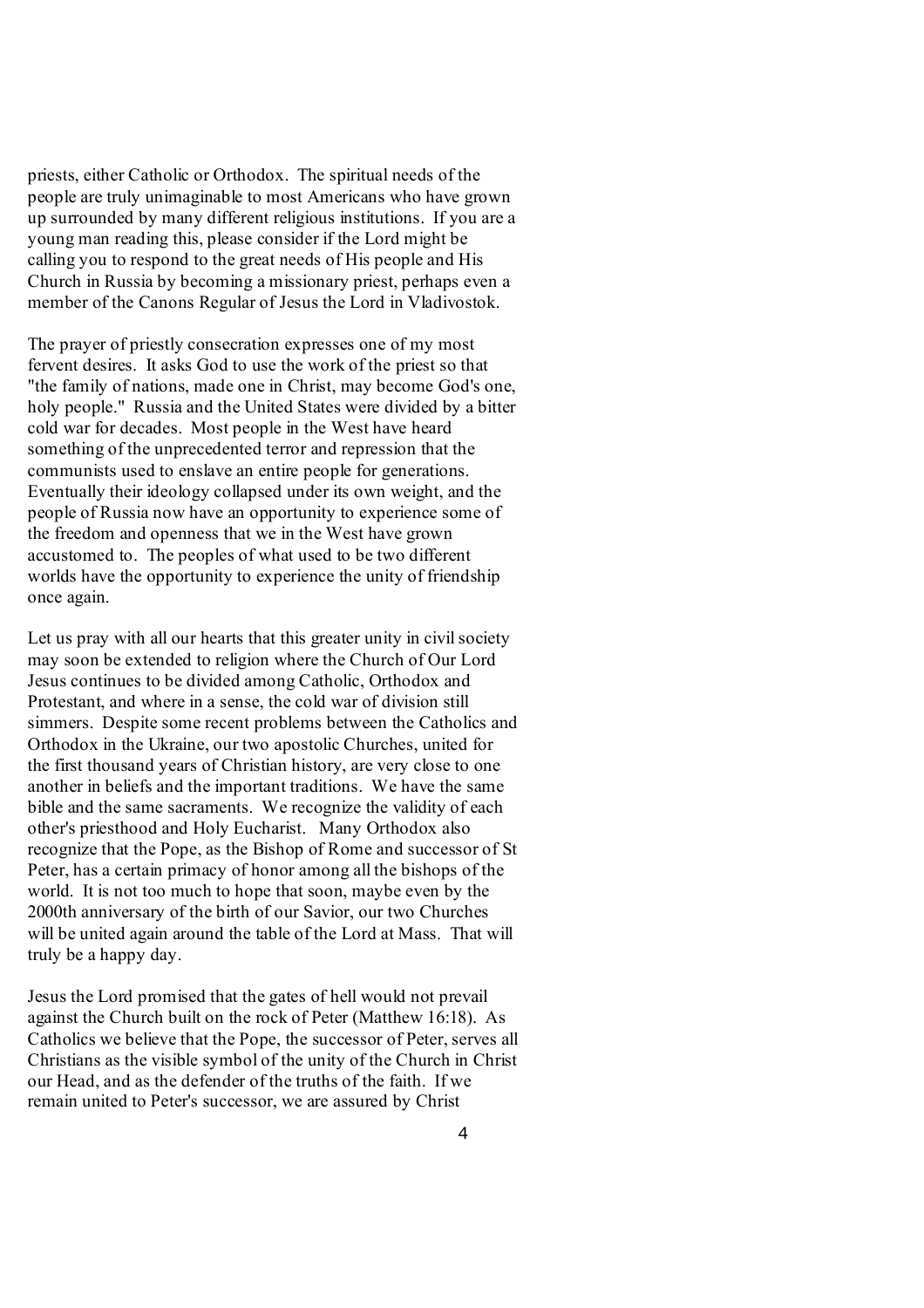Himself of remaining in His Truth. Let us pray not that the Orthodox Churches will "return to Rome" but that our two different apostolic traditions, East and West, will once again share communion with each other, and that all Christians will recognize the authority of the Pope as the necessary servant of unity and truth. To this end I would like to dedicate my priestly ministry among the people of Russia, that we all may become "God's one, holy people."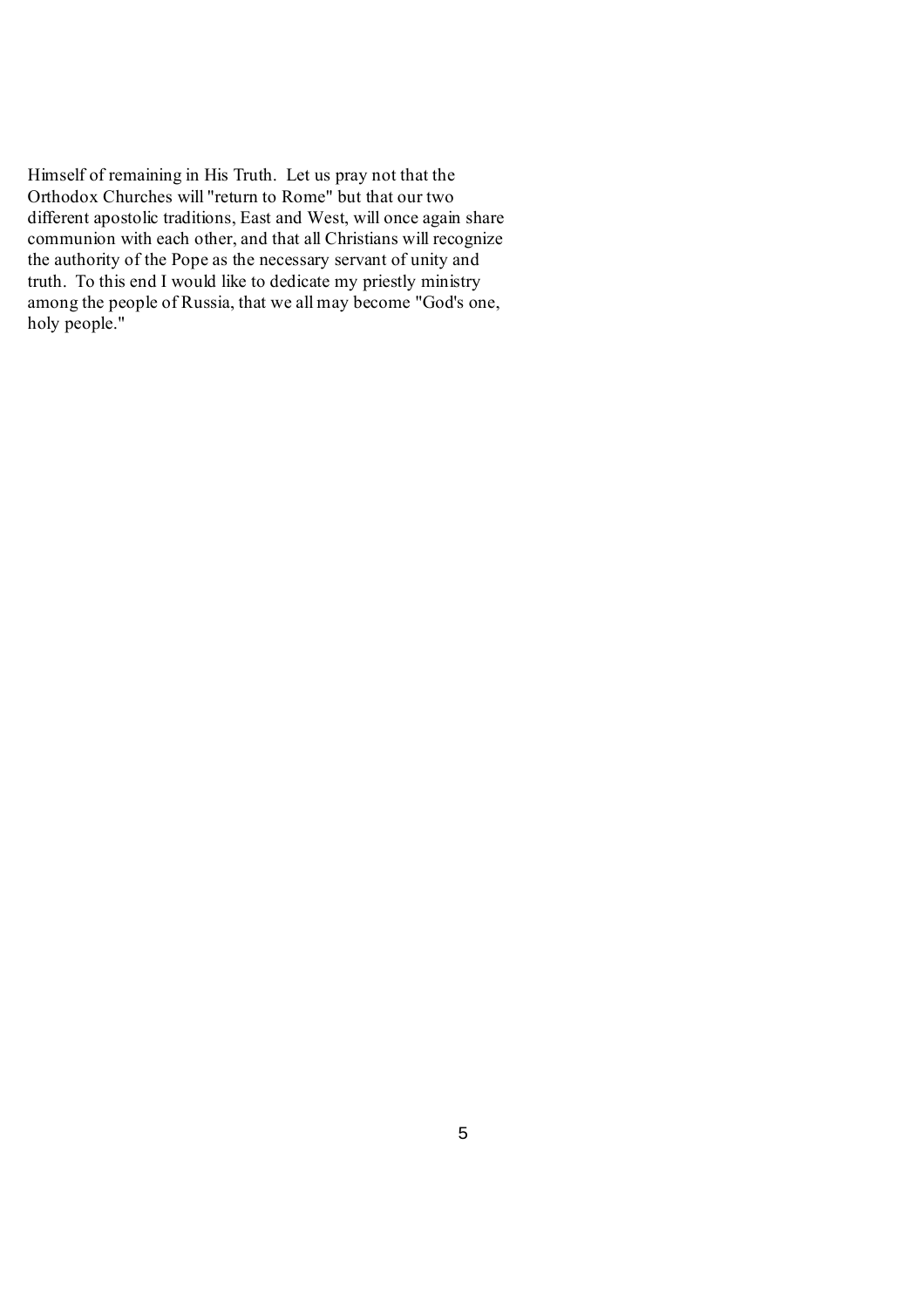# **The Three T's**

To do any job, you need the "Three T's"--you know, Time, Talent, and Treasure! All three are what we don't have enough of! Thanks to you, our benefactors, we are saving a lot of time now by being able to use our "microautobus" or our jeep, but being in the process of establishing five new parishes as well as taking care of our own is obviously stretching our time.

Our talent is being stretched with the help of a crew of wonderful workers. Would you like to meet them? We'll try to include pictures in the newsletter, but here is a little list:

Igor Davydov, our rugged and faithful translator who is now working on our correspondence courses for those who live far from Vladivostok, are homebound, or in the military or prison. He hastoo much work, so currently two other people are helping with translations: Nicolai Kazakov and Lena Solop.

Anastacia Potapenko, our parish secretary, who not only keeps official records of sacraments and our membership list, but recently founded our Sunday School program for the kids, and is beginning a branch of CARITAS, the charitable organization here in Vladivostok.

Tanya Yankelevich, our engineer who is ever on the road on tasks related to the return and renovation of our building. When she is not on the road she is busy at the computer generating documents for everything under the sun.

Dennis Bandaryev, our evangelization director, who spends most of histime at the TV studio arranging our weekly television program, when he isn't wringing his hands about the lack of video materials to broadcast.

Anatoly Stashkoff, our driver, who keeps the vehicles in running order, and knows every hole in the road and every back alley, and who dealt with the mountain of bureaucratic paper needed to buy our cars.

Alexander Kovalevsky, the miracle shopper who can find anything in a place where there is nothing. If he can't find it, he will make it for you!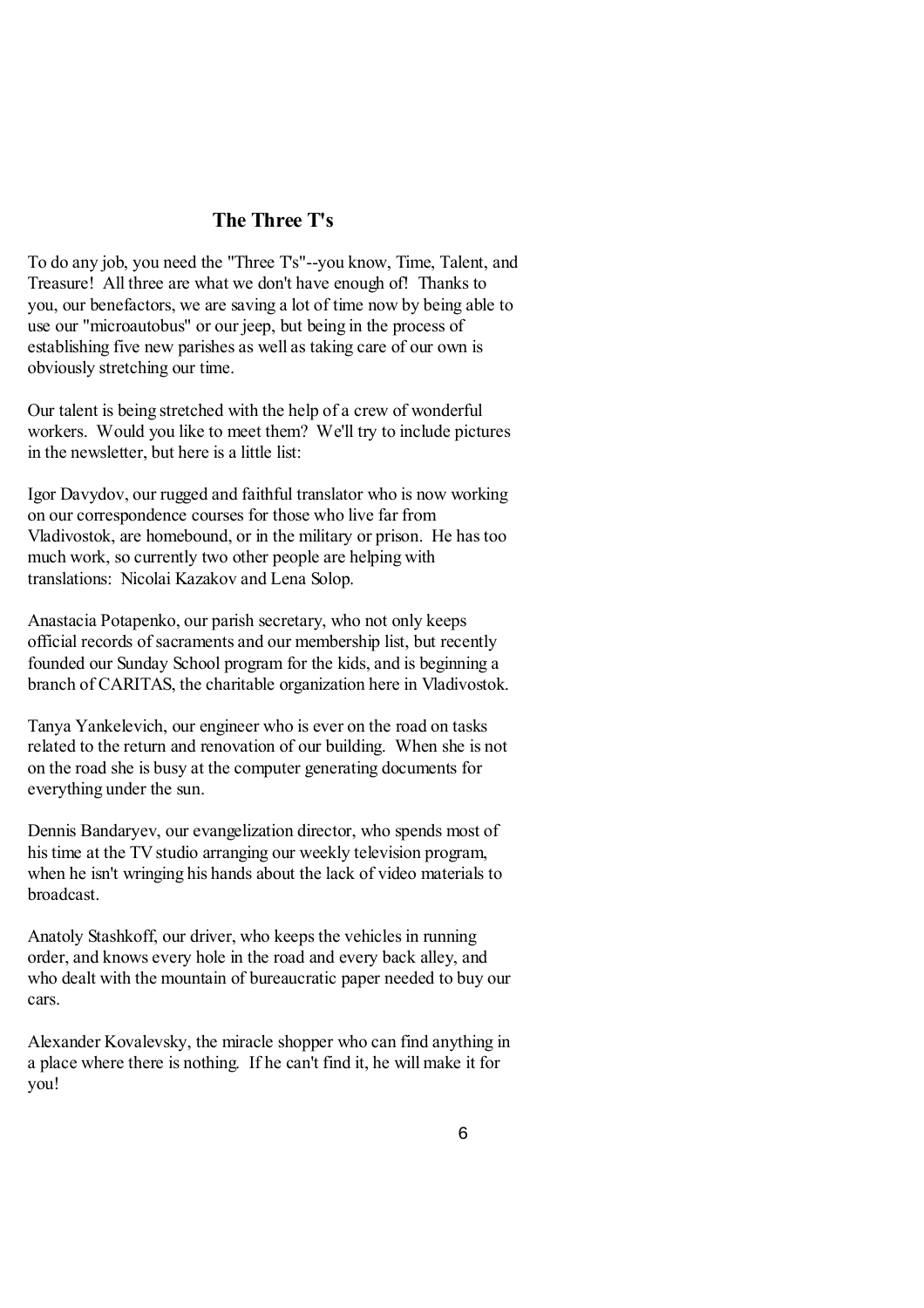Zina-Ida Pukalova and Valentina Smoktal who spend hours standing in line in the stores looking for things to eat, and then prepare delicious meals. They also take care of our apartment and clothing.

Irina Nomokonova, a pert lawyer who gives us advice when we need it about the bureaucratic mountain mentioned above.

Yadviga Charnetskaya, the parish bookkeeper who has plenty to do dealing with the parish books, so our mission books are still handled in Alaska.

We can't forget our Russian language teachers who struggle with our inabilities: Marina Stupnitskaya, Irina Vacilevna, and Lydia Kovbas.

It isn't the end yet. In Alaska Ray Rzeszut handles our mail, your donations, and ships things to us, and dealing with electronic mail.

And in California Tom Fitzsimmons takes care of most of our first class mail and phone calls going to the States--a real lifeline which breaks our isolation from being "at the end of the earth".

Finally, we mention Father Joseph Fessio and his associates at Ignatius Press, Donna Fong and Roxanne Lum and more, who are always on the lookout for ways to help us.

Without this galaxy of talent, what could we do? What is missing from this list? You see we need more PRIESTS! Thanks be to God today (January 3) the first young man from among our Russian converts spoke to us about being a priest. It will take time, of course, and meanwhile we are beginning five parishes.

Then there comes treasure. Dear benefactors, our possibilities here are nearly limitless for doing God's work, but it all takes \$'s, and donated items. We have received rosaries, and many books. Books, bibles, magazines, and newspapers are expensive and difficult to find because history has left us a big, yawning gap of materials in the Russian language. Russians are great readers, and are always looking for Catholic materials to read. So we translate a lot, but we must print these things, or buy books overseas at prices we can't afford. Now we are thinking about the future support of our seminarians. And the needs of five additional parishes. I hope you noticed in our list of helpers above that we don't have an office in America to solicit funds (we can't afford it!), and our American helpers are volunteers. You can volunteer, too. Ask your parish or organization, or your friends, to make a donation to our mission. Pray for us. Remember us when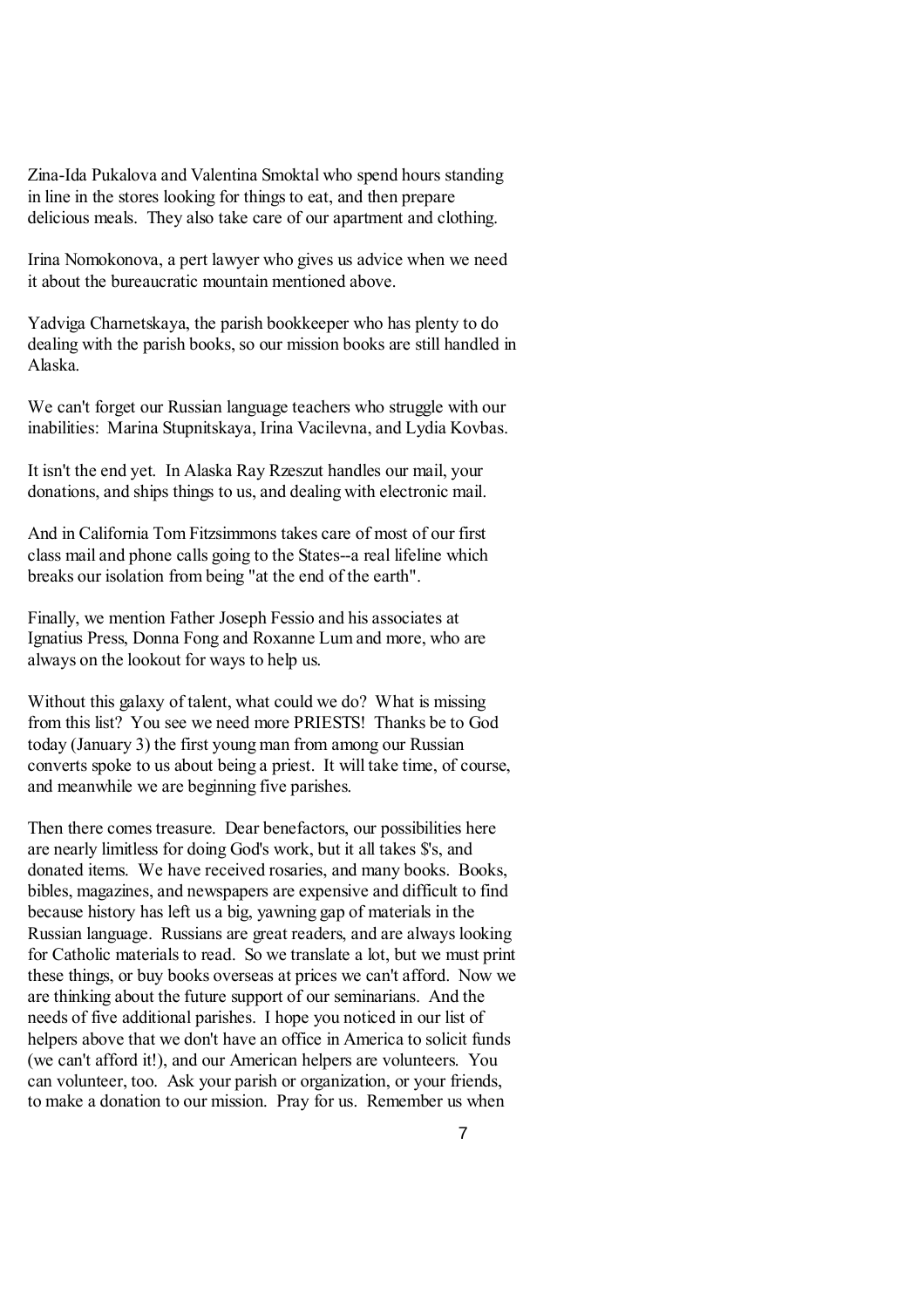you count how good God has been to you. Recently one of our benefactors told us that her mother always prayed for the conversion of Russia. Now that it is a possibility, she sent usthe money she received from her mother's will, so that her mother's prayers are continued in the missionaries who are actually in Russia to preach the Gospel!

Please don't send money or objects directly to us--it will all disappear into a black hole that is located somewhere over central Asia. Money and letters should be sent to Alaska: Vladivostok Mission, 225 Cordova Street, Anchorage AK 99501. Donated items should be shipped to California: Vladivostok Mission, %Mahoney Exports, 1730-B Third Street, San Francisco CA 94107

God bless you. Pray for vocations. Yours truly, --Father Myron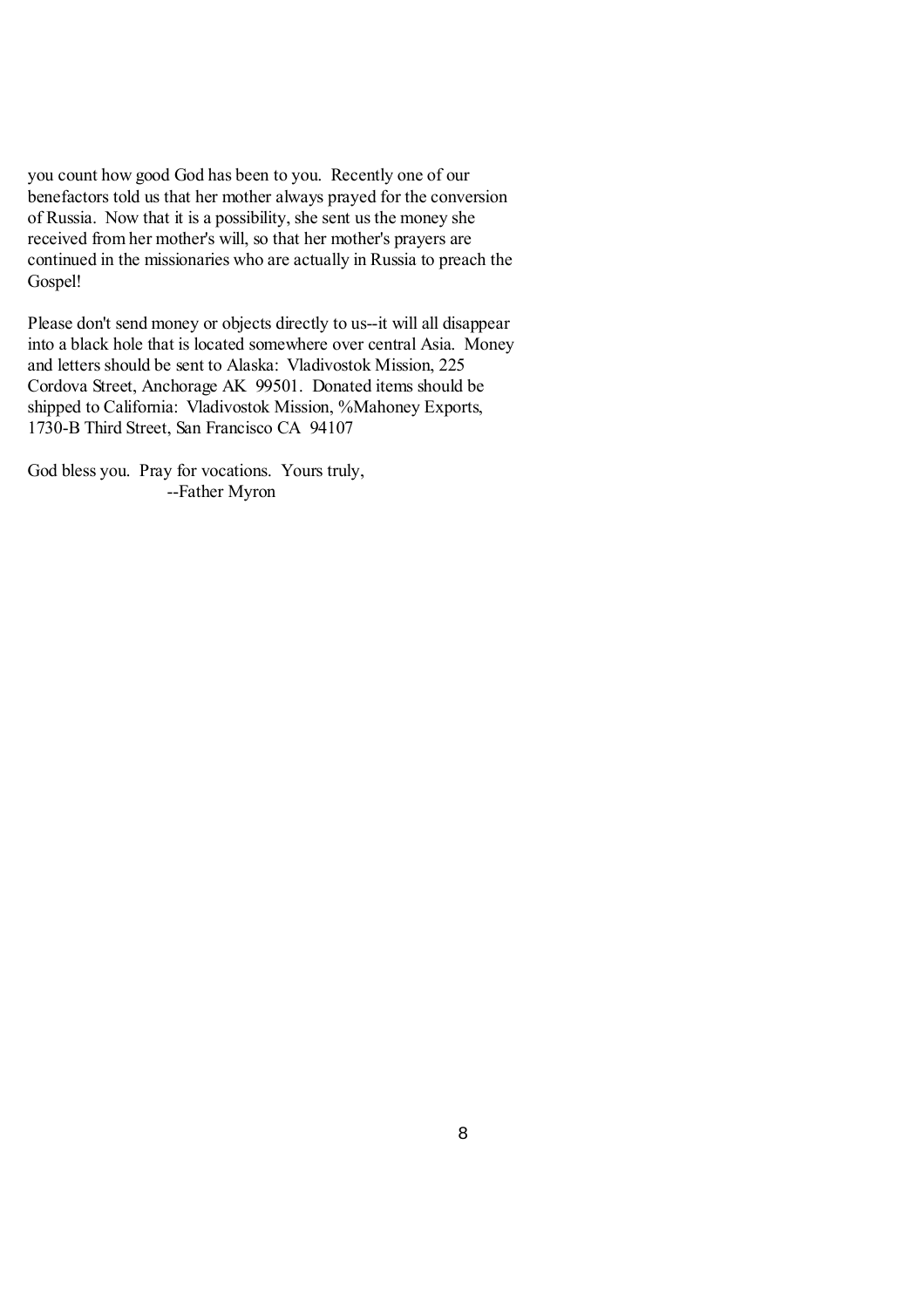### **"I was ill and you comforted me." (Matt 25: 36)**

One of the most rewarding tasks of parish ministry is the regular visits to our sick and shut-in parishioners and others who come to our attention. Both Father Myron and Father Dan make frequent sick calls in homes and in hospitals, often bringing with them the Blessed Sacrament.

At first many of our people were surprised that their priests would take the time to see them outside of Church. This is explained by the fact than none of them has ever known a time of religious freedom where Catholic priests had the possibility to work openly among their people. Also, the Russian Orthodox Church, with many more members than the Catholics, and suffering under one of the worst persecutions in Christian History, did not have priests enough to say Mass and baptize their people, to say nothing of making house calls.

One of our parishioners who receives a regular visit from us is Tamara who lives next door to our former church building. She was baptized a Catholic as a child in the Ukraine but was never able to practice her faith. As an adult wife and mother she moved to the Far East with her family. Now she is widowed and her son lives hundreds of miles away. Tamara has been confined to her bed for 16 years with the progressively degenerative disease of multiple sclerosis. At this point she can only move her head, mouth and eyes. Her sister Maria takes excellent care of here. Their apartment, though sparsely furnished, is always clean and fragrant. Maria, an Orthodox, has a collection of Russian icons in the living room. In Tamara's bedroom are prominently displayed a crucifix and a picture of Mary asthe Mystical Rose, both of which she received from our Catholic parish. Our bishop paid a visit to Tamara during his first trip to Vladivostok in August. We are all impressed by her gentle humor and her quiet dignity.

Once when Father Dan was visiting Julia Adamovna, one of our elderly parishioners on an extensive stay in the neurological section of the State Hospital, all the ladies in her ward wanted to meet with him and learn more about the Christian Faith. He did not have enough time in his schedule that day, but a few days later he went back with Igor astranslator and had a wonderful time talking about Jesus and the Church to the eighteen ladies in Julia's ward.

A sadder situation is the condition of Vitaly Trofimovich. He suffers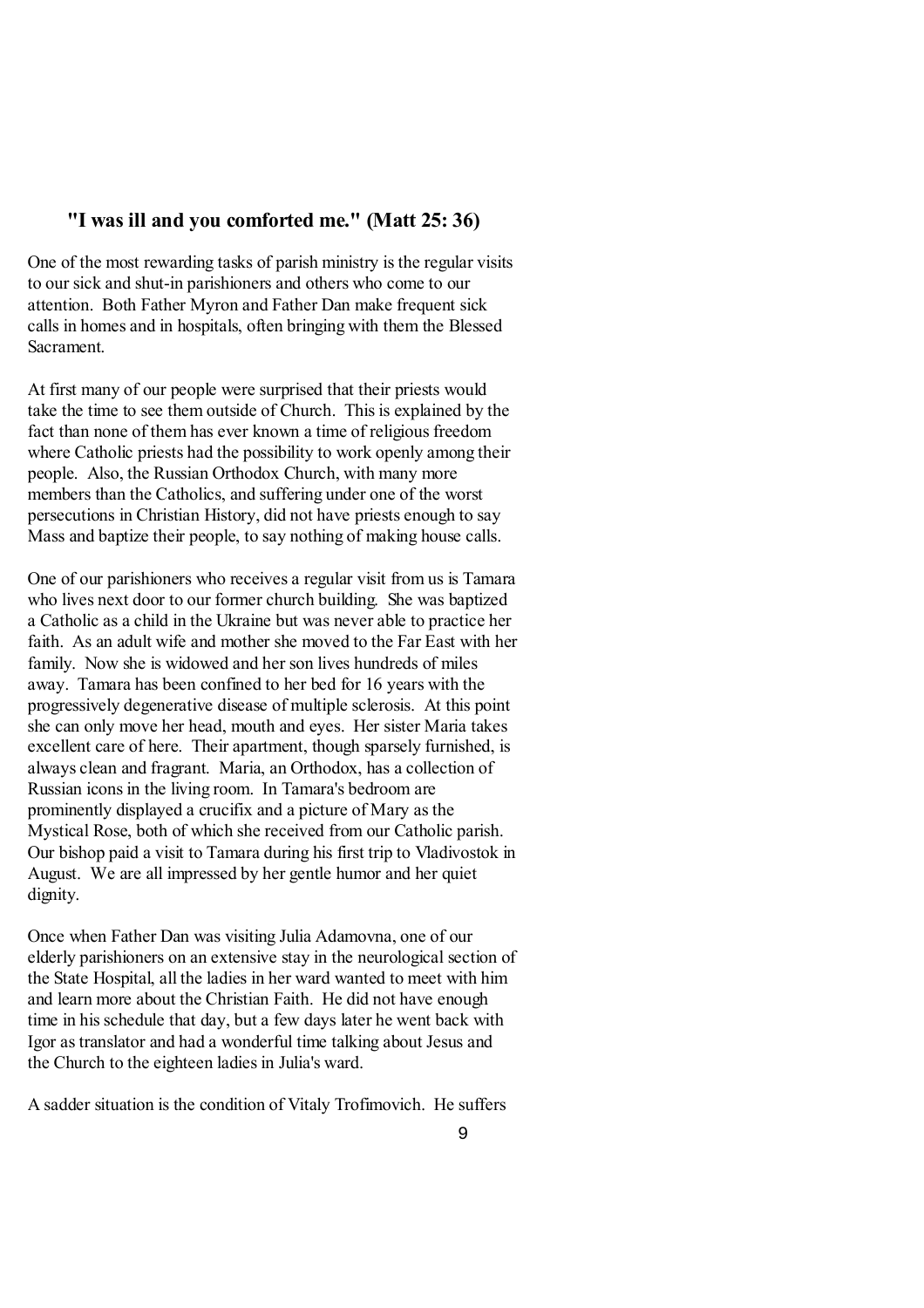from muscular dystrophy and is confined to bed. But Vitaly (the name means lively and describes well his personality) has no family to care for him. When found by a policeman called to his building for another reason, he was living in squalor and filth, with only the occasional help of an alcoholic acquaintance squatter to cook for him. Seven months before Father Dan's first visit, he had fallen and broken his hip. But his visiting doctor (socialized medicine) had failed to diagnose the break which had never healed properly. With the help of Valentina, a friend of ours who is a doctor, we got Vitaly admitted to a hospital for an operation to reset his hip. But there are limitsto what we can do because the hospitals are so full and the bureaucracy so agonizingly slow. Vitaly has been there for over three weeks, but still no operation. On one of Valentina's visits to the hospital, she discovered that he had not eaten anything for two days.

Please pray for all the sick and suffering members of our parish and especially all those in Russia who have no one to care for them in this time of transition from socialism to a market economy. The needs are so great. Perhaps someone reading this letter would like to be a medical missionary or donate some time giving medical or dental care to the people of Vladivostok.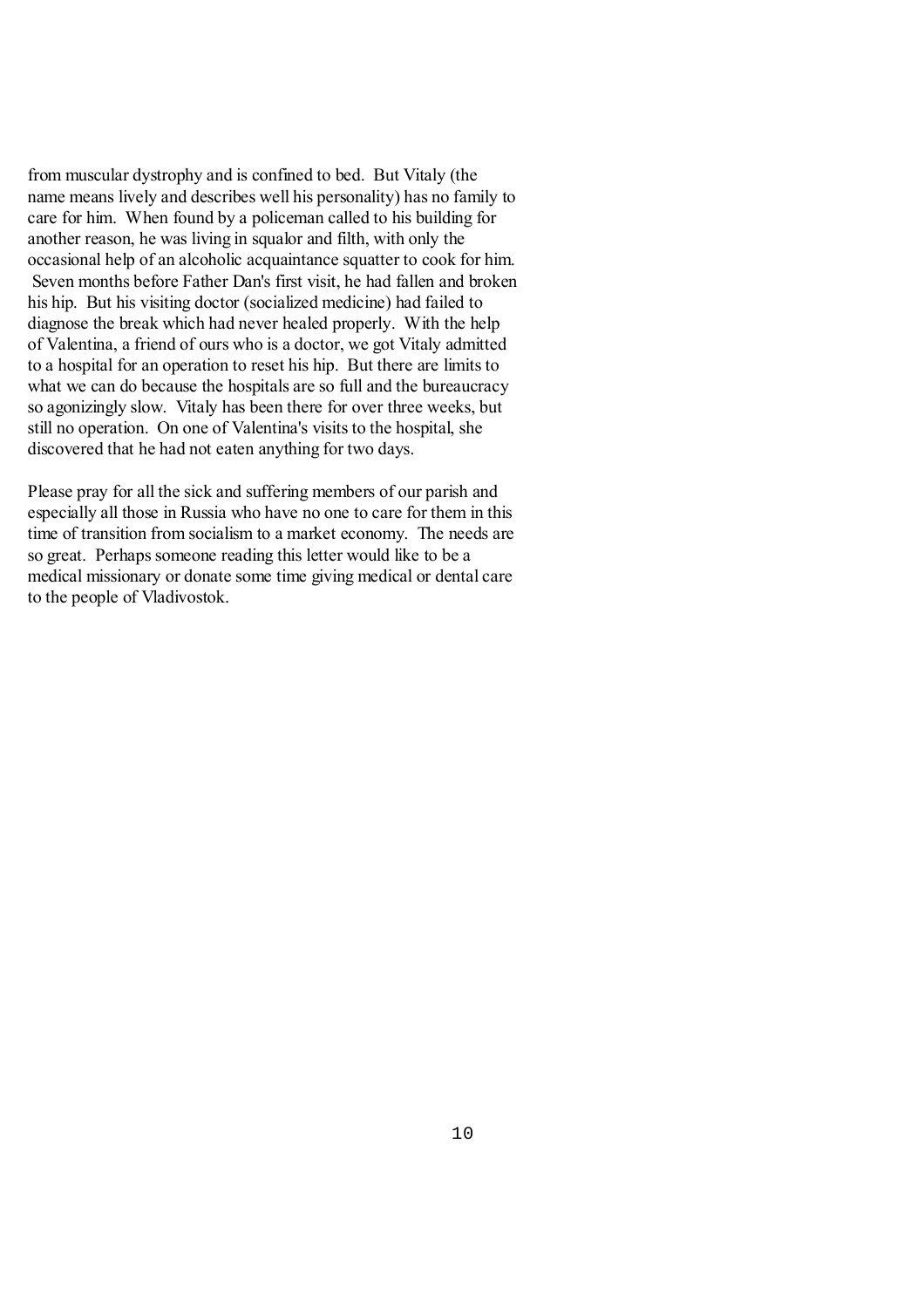### Don't Stop the Music

The special work of all communities of canons regular isto pray the public prayer of the Church solemnly for and with the people. Paraphrasing St Paul's letter to the Romans (10:14-15), we can ask: But how can the people pray solemnly unlessthey sing, and how can they sing unless there be music, and how can there be music unless there be musicians and a choir?

Our parish might be small in number, but it is very big in talent with a number of members involved in the local performing arts community. (Vladivostok is a cultural center, with two symphony orchestras, a standing theater company, two musical colleges that grant advanced degrees, and frequent visits from nationally renowned musicians.) Brother Dan began to organize some of that talent in July, and, with the purchase of a small Casio electronic keyboard in August, our parish choir was reborn. It made its public debut on the feast of the Assumption which the parish celebrated with an outdoor Mass and procession at the site of its former church building high on the hill overlooking the beautiful Golden Horn Bay. As a post-communion meditation song, the choir sang a Russian translation of the "Hail Mary" (Raduicya Maria) in three part harmony.

The organist is Annya Gafurova, a very talented keyboard artist in her third year of piano studies at the Art Institute. The original seven members have now increased to 12, quite evenly balanced between seven women and five men. None of the members had ever had an opportunity to attend a Catholic Mass until the Canons Regular of Jesus the Lord arrived six months before, so for the first few months part of each rehearsal was spent learning the principles of Catholic liturgy and the role of the choir in helping the congregation to sing.

From the first Sunday after they arrived in the country, even before the choir was organized, the canons began to teach their parishioners to sing. Finding good liturgical hymns with both Russian words and music notation was a challenge. Public Latin rite Catholicism had been totally destroyed in all of Asian Russia, and most of the music from before the revolution would have been in Latin or Polish. Igor (The Intrepid) Davydov borrowed a protestant hymn book from the Seventh Day Adventists, and before Mass each Sunday, Father Myron taught the congregation to sing *a capella* the melodiesthat he knew. Early favorites included versions of "The Old Rugged Cross", and "What a Friend we have in Jesus" (Russian title: Praised be the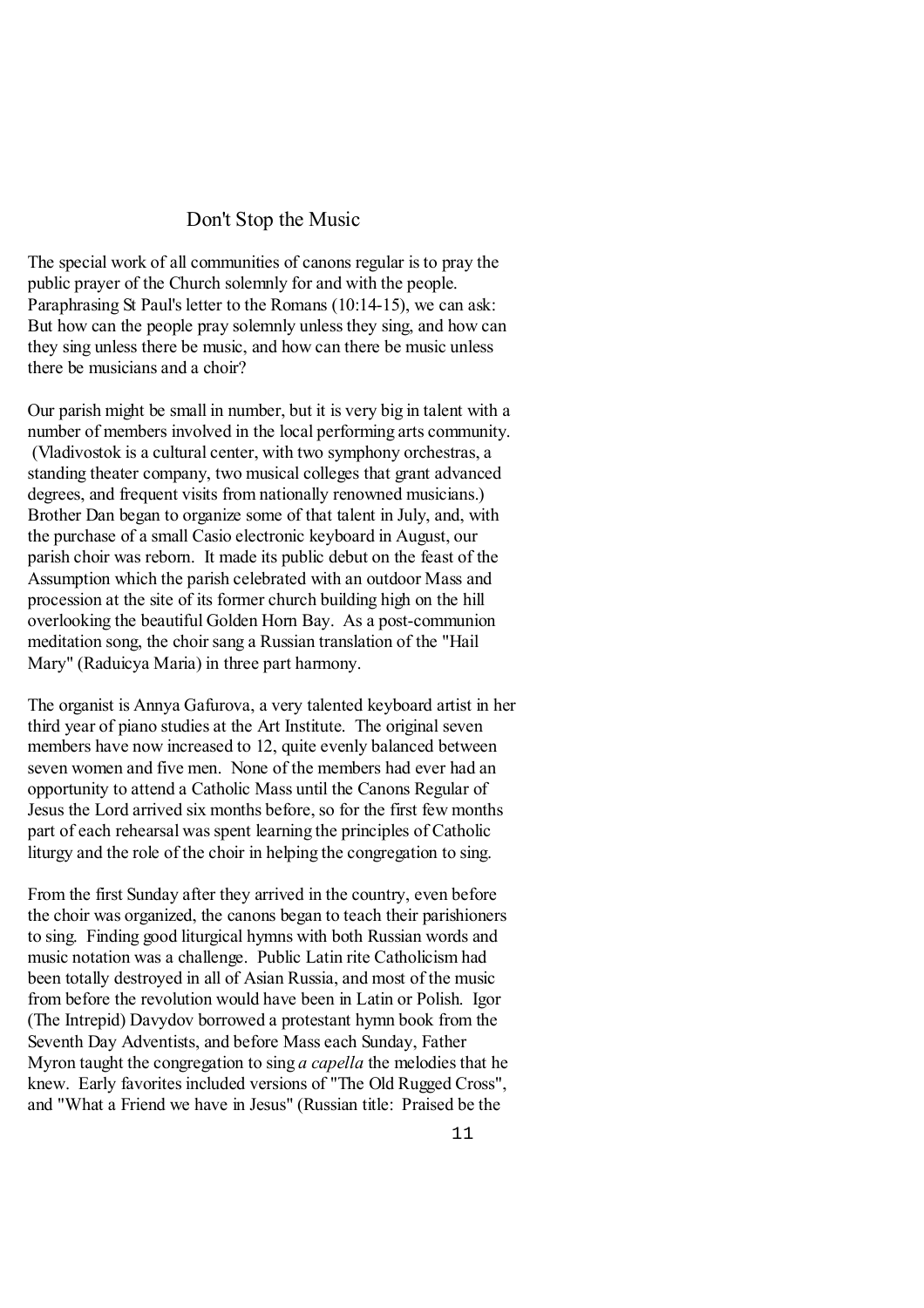Name of Jesus). Who says there is no advantage growing up in the Bible Belt of Southern Indiana! The parish favorites soon became "Holy God We Praise Thy Name" and "Immaculate Mary", which was translated from English by Igor.

Even without musical accompaniment, our parishioners love to sing at Mass. But these few hymns were not enough on which to found a choir. Then Sr Valentina, the Bishop's housekeeper in Novosibirsk sent a small booklet of Catholic hymns, many of which have two- and three-part harmony. But the keyboard only has two voices suitable for church music--the "pipe organ" voice is beautiful and fills the hall with a very churchy sound, though Annya has to be careful not to turn the on/off switch to "accompaniment" or she could find herself playing "Ave Maria" to the bossa nova beat.

The latest acquisition of the choir is a full set of music for all the sung parts of the Russian Mass. Father Dan "discovered" it at Notre Dame de Lourdes Church in St Petersburg when he wasthere with his parents for his post ordination vacation. Because Notre Dame isthe property of the French government, it was never closed, even during the 900-day siege of Leningrad by the Nazis during World War II. It has been in continuous operation, providing our choir with liturgical music resources, and it has given our newly reborn choir enough music for some time. For that we sing joyfully to God in psalms, hymns and inspired songs, giving praise to the Lord with all our hearts (Ephesians 5:19).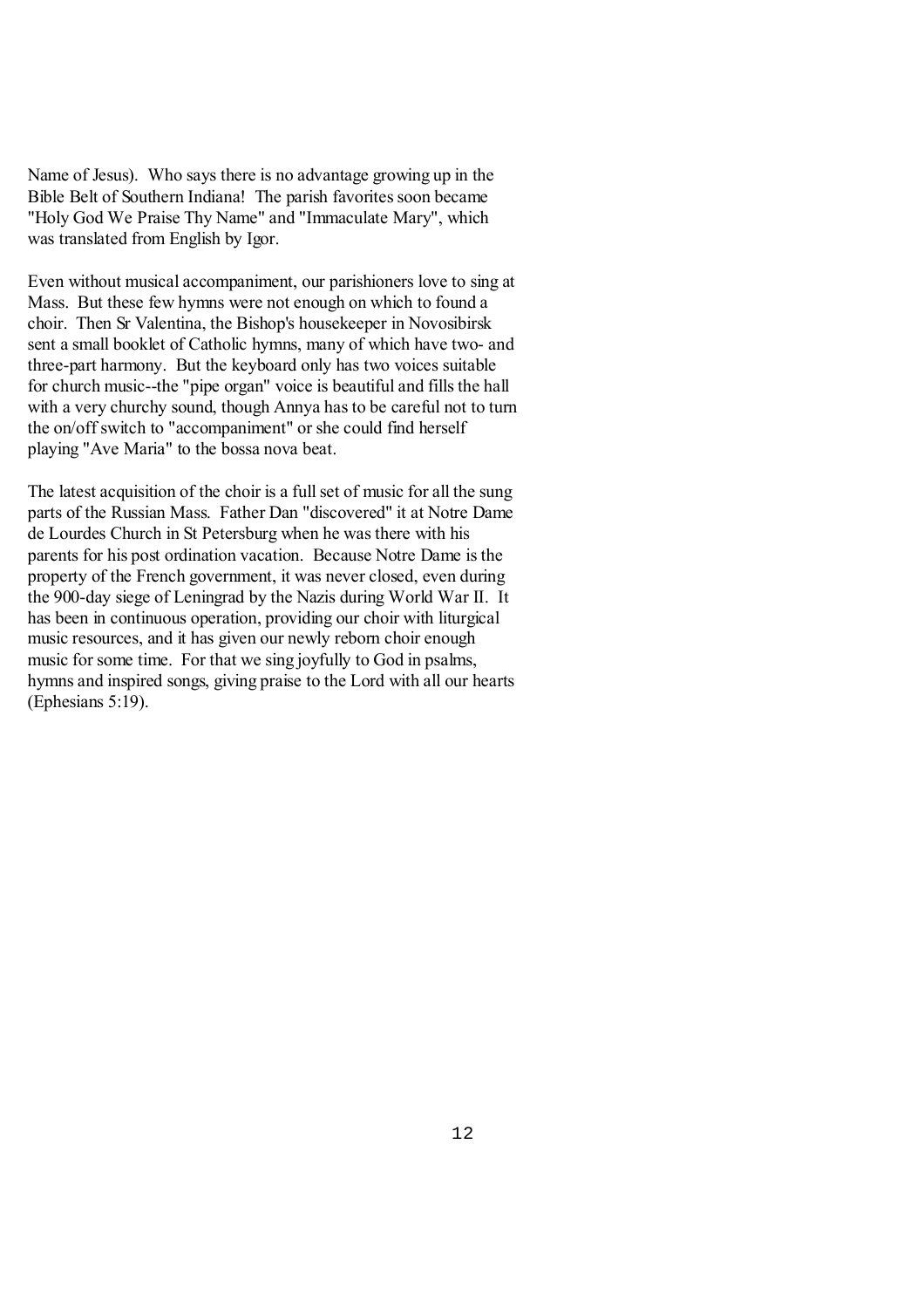# **Nastya Potapenko invited to Rome**

Our parish secretary, Anastacia Potapenko, was invited by the international Catholic charitable organization CARITAS to attend their conference in Rome in December. It was a surprise for her, because she had never been out of Russia before. She was invited because her experience as a founding member of our parish, as a mother of two, and as parish secretary puts her in touch with the needs of people of our region. It was extraordinarily difficult for her to arrange to travel on such short notice, but she later said that it was like a miracle that everything worked out, and she found herself in Rome! The highlight of her trip was meeting Pope John Paul II himself in the private audience which was arranged for the group of seven Russians attending the meeting. After the trip Bishop Werth asked her to begin organizing CARITAS here in the Far East. The nearest branch is in Novosibirsk, which isthousands of miles away.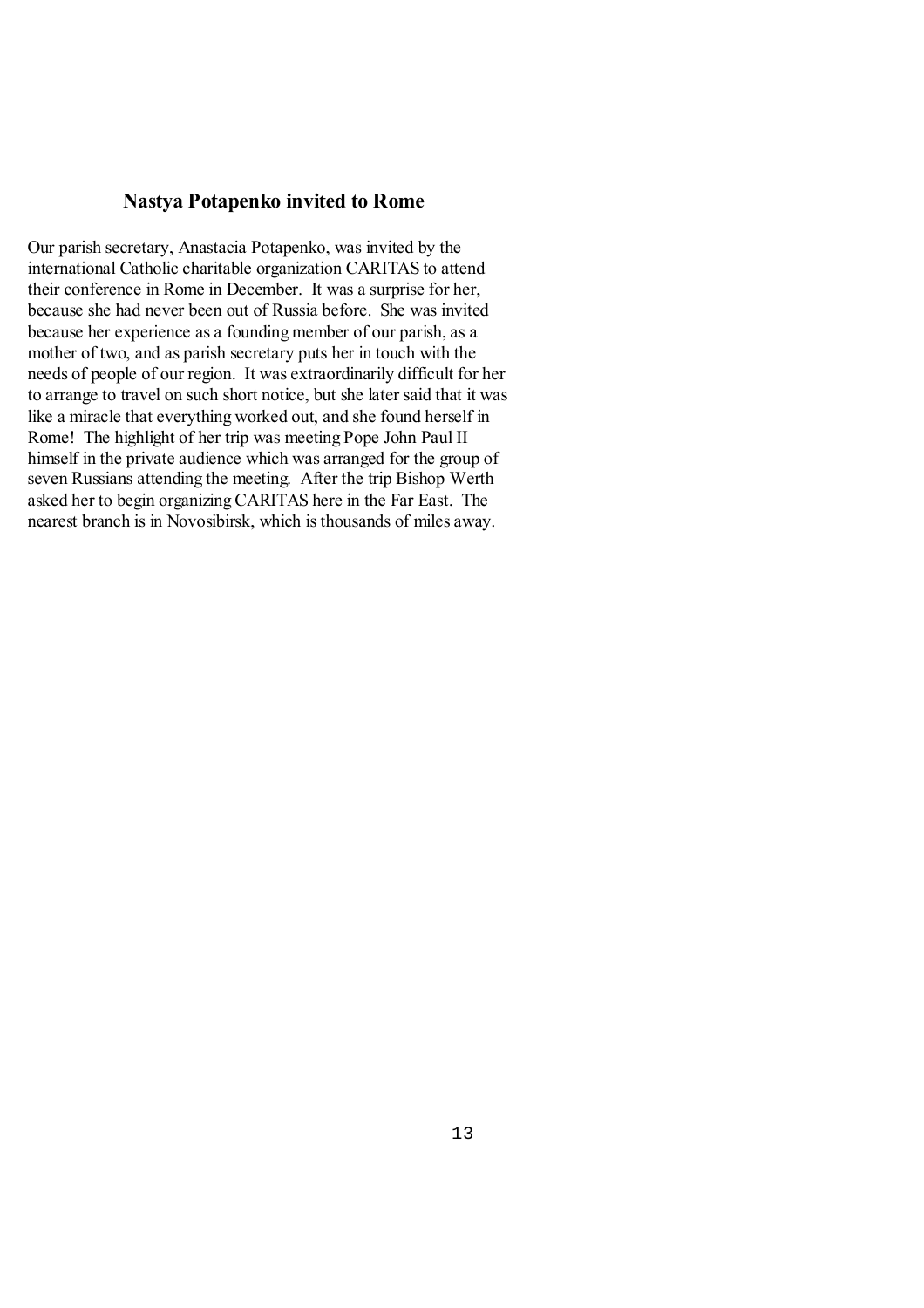#### **Yadviga Francivna's Search for Remains**

For fifty years Yadviga Francivna, one of the founding members of our parish, hassearched for the burial place of her brother, Stanislaus, who was killed during the Stalin repression of religion and of opposition to communism. Many were killed at the same time, and buried in mass graves. Finally she found the site on a military reservation near Vladivostok. Together with others whose family members had disappeared or who themselves were imprisoned for a while, Yadviga worked to dedicate a memorial on the site. On August 1, Father Myron and Orthodox Father Valentine together blessed the monument, after many speeches of memory of those slain and of those imprisoned. Later, Bishop Werth visited the site to pray for the deceased.

## **New Weekly Television Program**

On October 21 our parish began broadcasting a weekly 1-1/2 hour religious program on Vladivostok Channel 3. At this time we are using mostly video materials received from Dallas TX, from the organization "The Way Home". We must translate, edit, and dub our own program. This is being done by our evangelization director, Dennis Bandaryev, who joined the Catholic Church last spring and was confirmed by Bishop Werth when he was in Vladivostok on August 23. This project is very expensive, but we felt obligated to proceed because we were offered the broadcast time at a very reasonable cost, and we considered that if we didn't broadcast, someone else with a different message would. Now we are struggling to keep this program on the air, needing funds and video materials. Two programs so far have been made from local materials: One about our church building and the coming of our priests, and the other about baptism, showing our baptismal liturgy. We are hoping to produce more of our own materials in the future, but we are hampered by lack of funds.